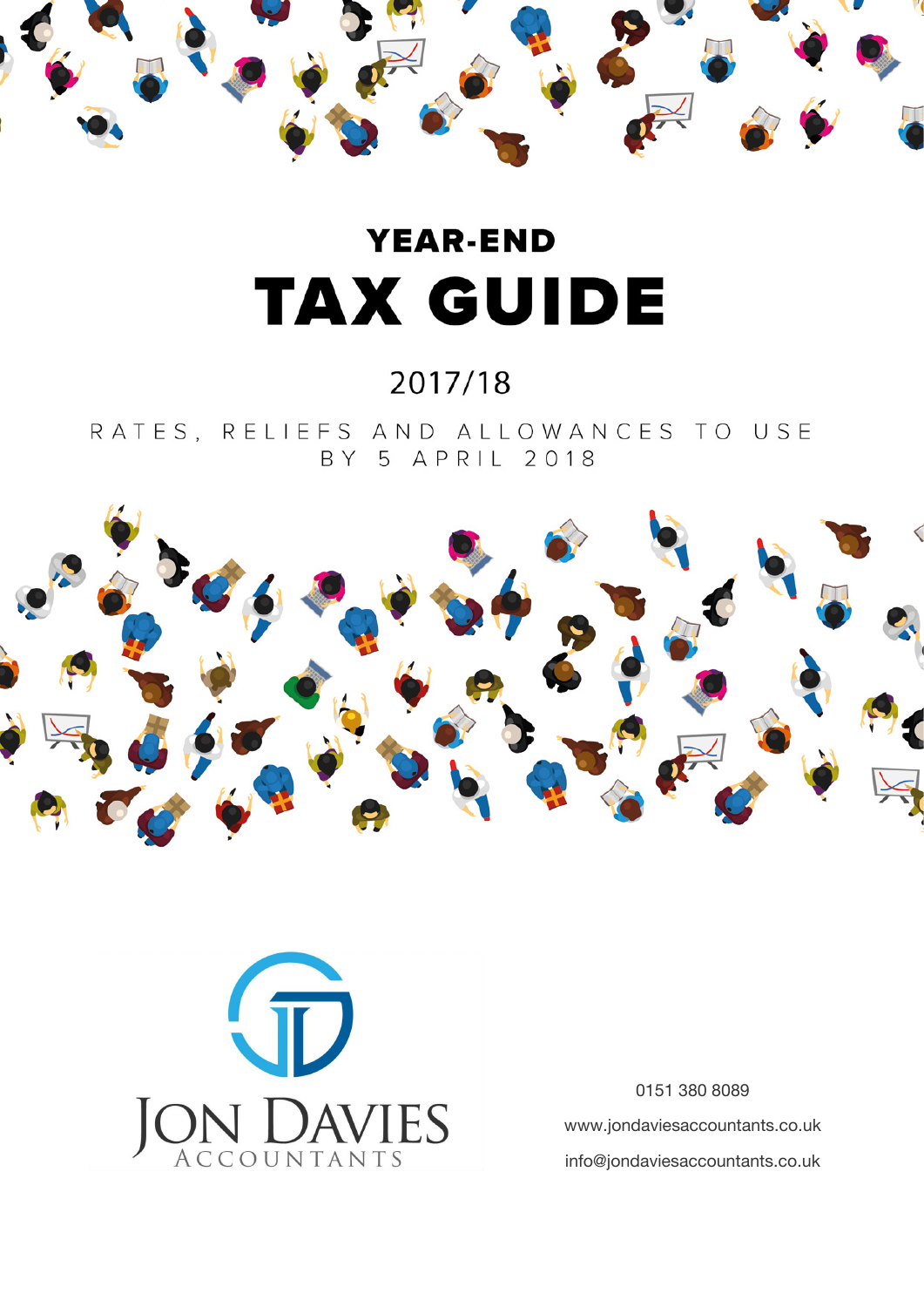### YEAR-END TAX GUIDE 2017/18

#### **IMPORTANT INFORMATION**

The way in which tax charges (or tax relief, as appropriate) are applied depends upon individual circumstances and may be subject to change in the future. ISA and pension eligibility depend upon individual circumstances. FCA regulation applies to certain regulated activities, products and services, but does not necessarily apply to all tax planning activities and services. This document is solely for information purposes and nothing in this document is intended to constitute advice or a recommendation. Whilst considerable care has been taken to ensure that the information contained within this document is accurate and up-to-date, no warranty is given as to the accuracy or completeness of any information.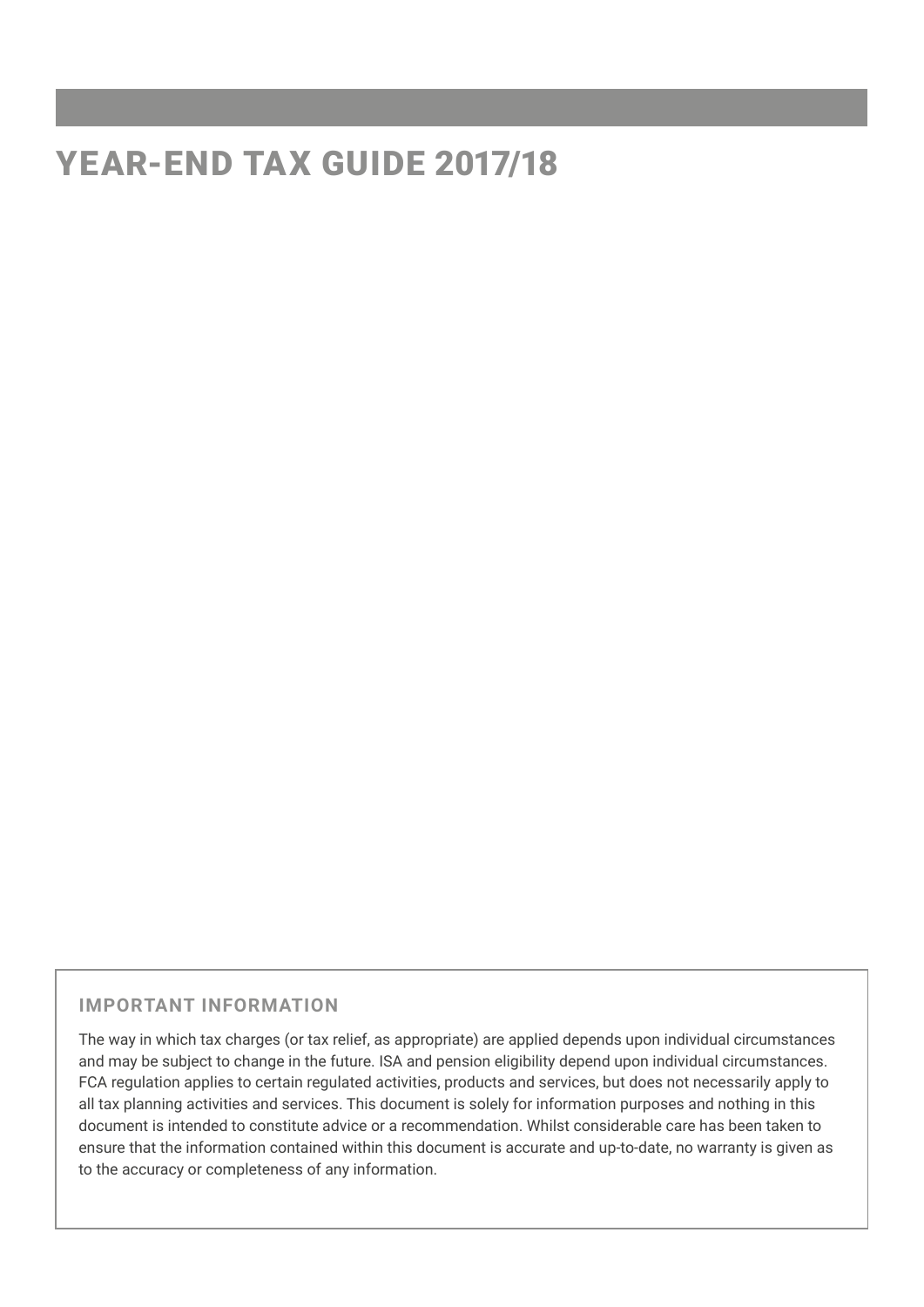| <b>CONTENTS</b>                              |                                          |                                      |  |  |  |  |  |  |
|----------------------------------------------|------------------------------------------|--------------------------------------|--|--|--|--|--|--|
|                                              | $\underline{\mathsf{ISA}}$               | Q                                    |  |  |  |  |  |  |
| <b>PERSONAL ALLOWANCES</b><br>$\overline{4}$ | <b>ISAs</b><br>$\overline{\mathbf{4}}$   | PENSION CONTRIBUTIONS<br>5           |  |  |  |  |  |  |
|                                              | $\overline{C}$                           |                                      |  |  |  |  |  |  |
| <b>INHERITANCE TAX</b><br>5                  | <b>CAPITAL GAINS TAX</b><br>$6\,$        | <b>NON-UK DOMICILE TAXATION</b><br>6 |  |  |  |  |  |  |
|                                              | <b>THE SEA</b>                           | අ                                    |  |  |  |  |  |  |
| <b>TAX CREDITS</b><br>$\overline{7}$         | <b>CORPORATION TAX</b><br>$\overline{7}$ | <b>BUSINESS DEDUCTIONS</b><br>8      |  |  |  |  |  |  |
|                                              | TEN                                      |                                      |  |  |  |  |  |  |
| <b>ENTREPRENEURS' RELIEF</b><br>${\bf 8}$    | <b>VAT</b><br>9                          | <b>PENALTIES</b><br>9                |  |  |  |  |  |  |



**UPCOMING CHANGES**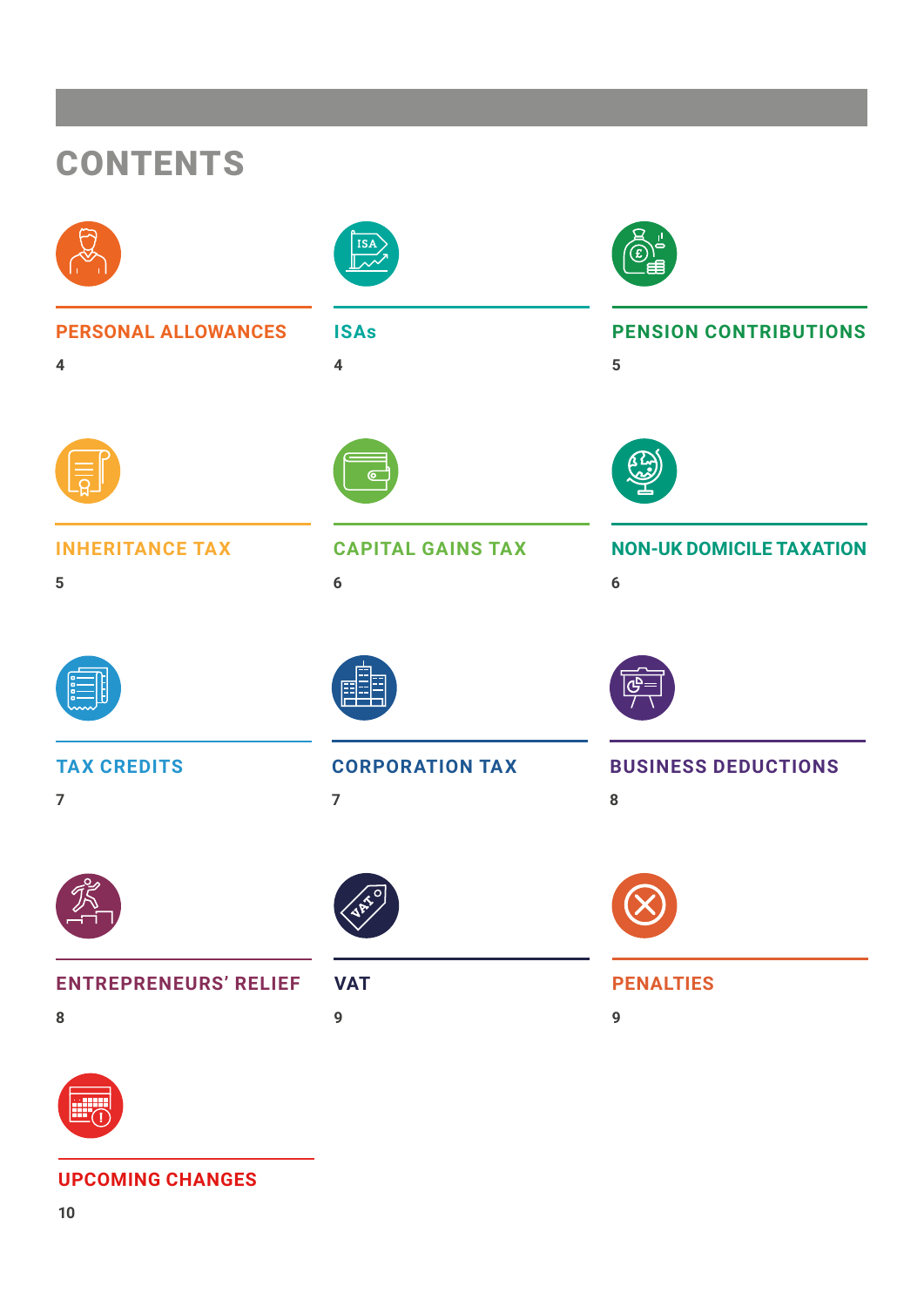

The personal allowance for the current tax year is £11,500. Non-savings income above the personal allowance is taxed at rates from 20% to 45%.

A higher marginal tax rate may be payable between £100,000 and £123,000 when the personal allowance is gradually withdrawn, giving an effective marginal rate of 60% in this band for non-savings and savings income.

You may be able to transfer £1,150 of your personal allowance to your spouse or civil partner if neither of you is a higher rate taxpayer.

Generally speaking, it is relevant when one spouse or civil partner is not able to use all of their personal allowance.

#### **TAX ON SAVINGS**

The personal savings allowance allows a basic rate taxpayer to receive up to £1,000 of savings income tax-free, while a higher rate taxpayer can get up to £500 of savings income, without any tax being due.

There is no relief for an additional rate (45%) taxpayer.

This is the last year the £5,000 tax-free dividend allowance (a band in which dividends are taxed at 0%) is available.

From 6 April 2018, the dividend allowance reduces to £2,000.

#### **PLANNING**

- $\Box$  Consider using the marriage allowance if your spouse or civil partner is not taking full advantage of their personal allowance
- $\Box$  Are there opportunities to utilise any unused allowances this tax year?
- $\Box$  What can you do to take advantage of marginal tax rates and reduce the slice taxable at a higher rate?
- $\Box$  Would it be possible to consider the tax-free alternatives instead of a bonus or a salary increase?
- $\Box$  Is your dividend strategy as tax-efficient as it could be?
- $\Box$  Could you take advantage of the rent a room relief, which is £7,500 for individuals, or £3,750 for joint owners?

Adults can invest up to £20,000 per tax year into an ISA.

Growth, income and withdrawals from an ISA are free of income tax and capital gains tax (CGT), but the value of an ISA will form part of your estate for inheritance tax (IHT) purposes.

A Junior ISA allowance of up to £4,128 is available for those who are 17 or under.

ISAs are normally readily accessible (subject to scheme rules).

It is also possible, as part of the annual £20,000 ISA allowance, to invest £4,000 in a Lifetime ISA which receives an annual government bonus of up to 25% of your savings.

The funds can be used on the purchase of the first home, or used for retirement.

There are further scheme rules and early withdrawal penalties, but you must be over 18 and under 40 to open a Lifetime ISA.

Help to Buy ISAs allow individuals over the age of 16 to save up to £200 a month towards their first home.

Savers can also deposit a lump sum of up to £1,000 when they set up their account.

The money will earn interest and will also qualify for a 25% government bonus (up to £3,000), providing the funds are used to buy a first home.

#### **PLANNING**

- $\Box$  If you don't already have an ISA, should you start one this tax year?
- $\Box$  Should you use the maximum tax-free investment allowance?

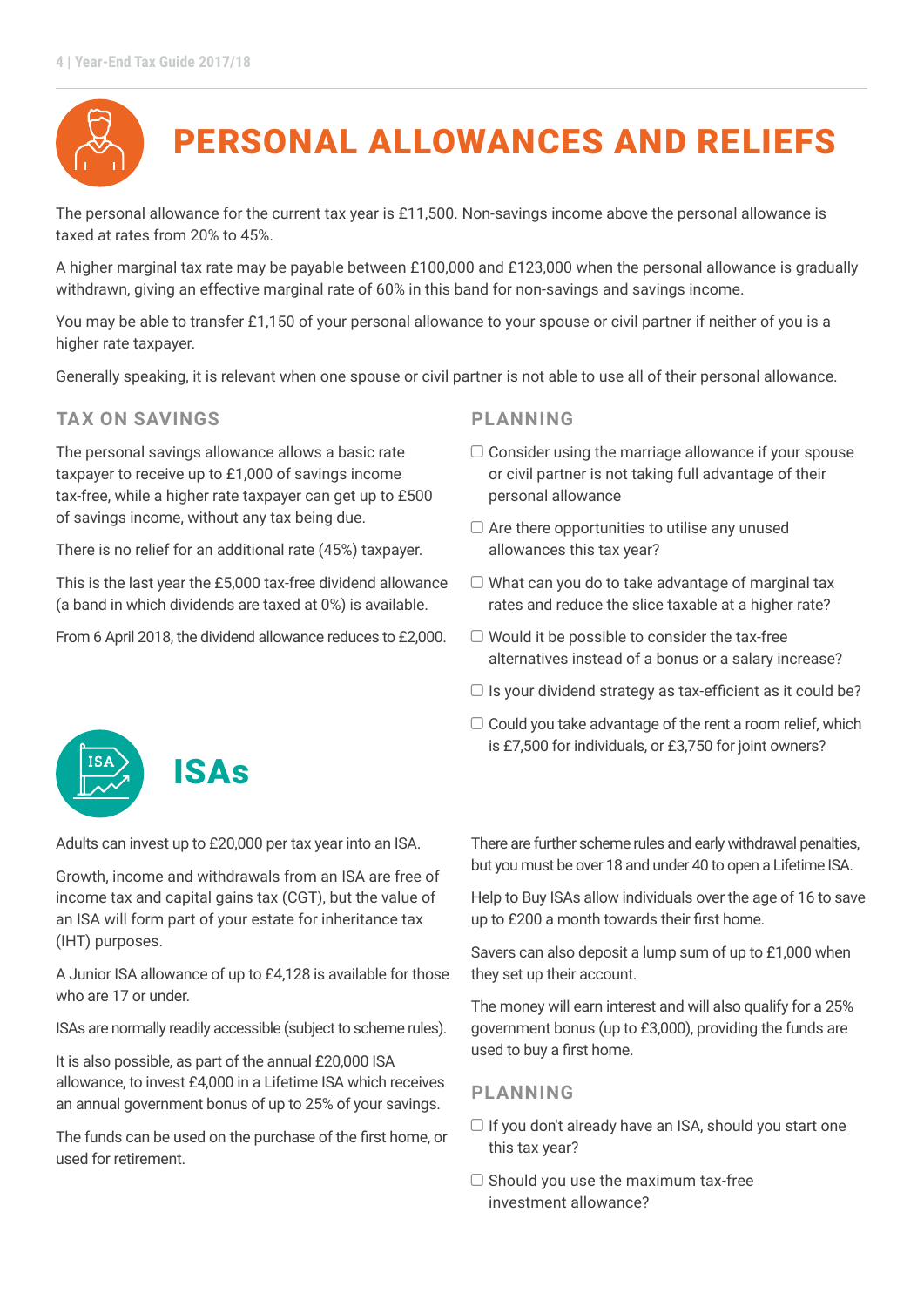

## PENSION CONTRIBUTIONS

There are limits to how much can be invested in a pension scheme before a tax charge is payable.

To qualify for personal tax relief, a pension contribution must be made by – or on behalf of – a relevant UK individual.

Tax relief for pension contributions may be restricted by reference to net relevant earnings and the annual allowance.

The annual allowance is currently £40,000 for those with yearly income from all sources plus pension contributions of less than £150,000 in total.

There is a minimum annual allowance of £10,000, in most cases, for individuals with annual income of £210,000 or more.

Complex rules also apply to individuals with 'threshold income' above £110,000. Therefore, seeking pension advice is important.

Provided you had a pension fund during the previous three years, it is possible to carry forward any unused allowances. There is a lifetime allowance, which is currently £1 million. Funds which are over this value when benefits are accessed can be liable to a tax charge.

#### **PLANNING**

If you are over 55 years old, you may be able to start taking pension drawdown, even if you are still working, but there are serious tax implications for doing so.

However, defined benefit schemes are likely to have restrictions and possibly costs if the pension is taken early.

Other things to think about include:

- when are you planning to retire and what's your ideal retirement income?
- should you increase your pension contributions?
- when considering if you have exceeded the annual allowance, have you reviewed both your employee and employer pension contributions?
- have you fully considered the potential IHT benefits of maximising your pension fund?



### INHERITANCE TAX

Generally, IHT is due on death at a rate of 40% if the inheritance threshold of £325,000 is exceeded.

There is a £100,000 residence nil-rate band which is available subject to certain conditions.

These include leaving the family home, or share of one, to direct descendants such as children or grandchildren.

This residence nil-rate band will rise annually until April 2020 when it reaches £175,000, meaning the individual available nil-rate band reaches a maximum of £500,000 or £1 million for married couples or civil partners.

The percentage of any unused nil-rate band from the first death may be transferred to the surviving spouse, allowing up to double the nil-rate band applicable at the date of the second death.

Gifts or transfers made within seven years of death are also added back into the estate and are liable to IHT, but may be subject to some exemptions as well as a tapered reduction for tax on transfers between years three and seven.

#### **PLANNING**

- $\Box$  Do you have an up-to-date will that reflects your wishes and are you happy with the choice of executors?
- $\Box$  Are you taking advantage of exemptions, such as the annual £3,000 exemption, gifts out of income, and gifts on marriage or civil partnership?
- $\Box$  Should you consider using a discounted gift trust which allows the gifting of a lump sum into a trust while retaining income for life?
- $\Box$  Do you have surplus assets you can give away and reduce the value of your estate that is chargeable to IHT?
- $\Box$  Should you consider altering the spread of your investment portfolio into more IHT-eficient products?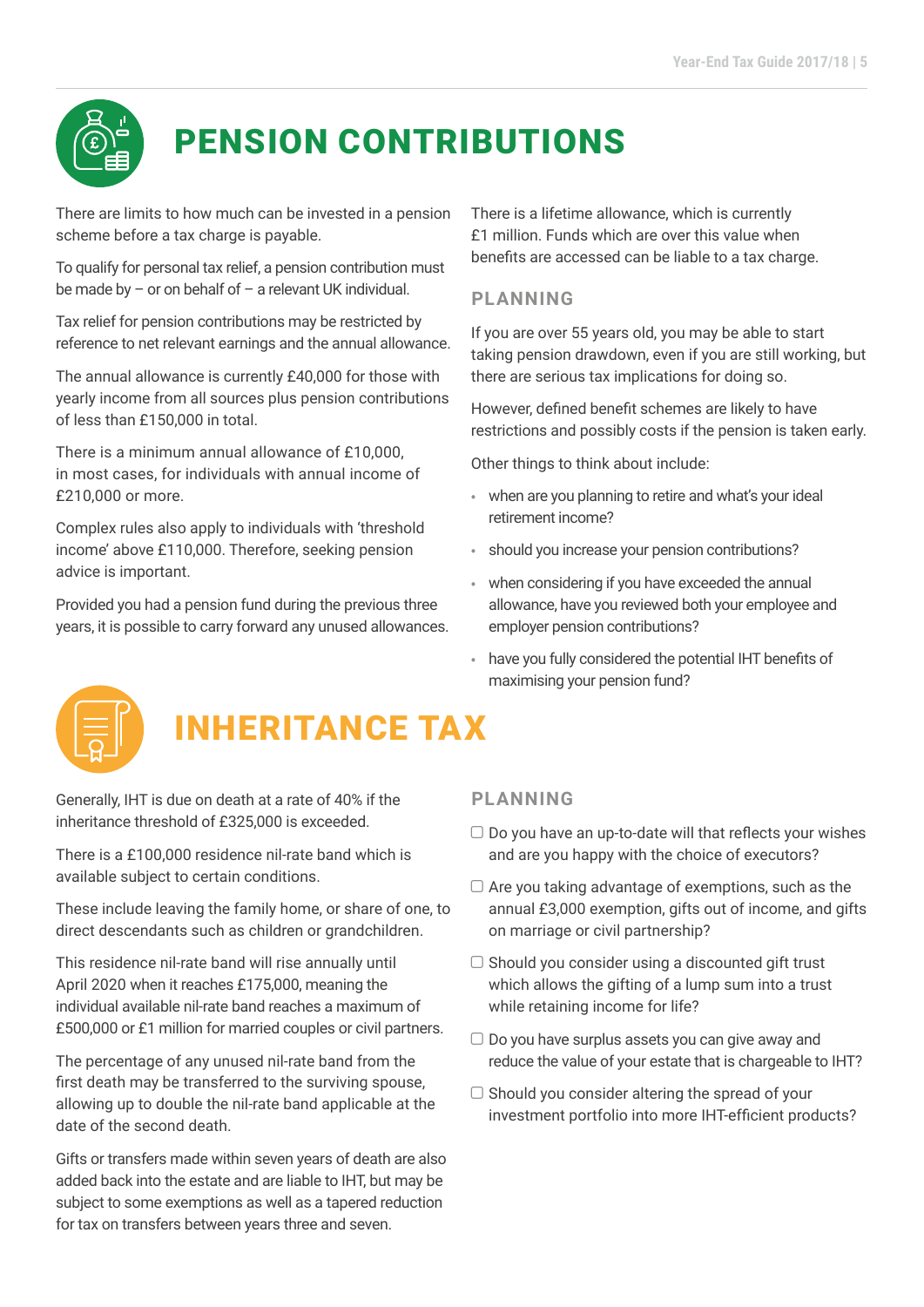### CAPITAL GAINS TAX

Ordinarily, each person is entitled to make a tax-free gain up to £11,300 (or up to £5,650 for trusts).

Married couples and civil partners each have their own £11,300 exemption, with gains above this threshold usually taxed at a rate depending on income.

Where taxable income is less than the UK basic rate limit, the CGT rate for gains up to the spare basic-rate band allowance is 10%. After this it rises to 20%. The standard rate applicable to a trust is 20%.

A higher rate of CGT applies to residential property and carried interest which are taxed at a rate of 18% and 28%. The rate applicable to disposals of similar assets by trustees is 28%.

For business owners, entrepreneurs' relief gives rise to a lower rate of 10% for qualifying gains. The maximum reduction in tax is £1 million.

#### **PLANNING**

- $\Box$  Have you used your annual exemption of £11,300?
- $\Box$  What tax can be saved by maximising the advantage of family member tax-free exemptions?
- $\Box$  Should an asset that is going to be sold in the future be transferred into joint names?
- $\Box$  If a gain is going to be realised, are there other assets which are standing at a capital loss that can be used to reduce your gains?
- $\Box$  Are there ways of deferring or rolling over the gain if tax is due?
- $\Box$  If you have substantial assets outside of an ISA, could you arrange them to generate a tax-free income?
- $\Box$  Have you reviewed your buy-to-let portfolio to explore how you can reduce your tax liability from property income?
- $\Box$  Would it be beneficial to incorporate buy-to-let properties into a company?
- $\Box$  If you have two properties you have used as a home, have you considered if your main residence election is on the property with the largest gain?



From 6 April 2017, non-domiciled individuals are deemed UK domiciled for tax purposes if they have been a UK resident for 15 of the past 20 years, or if they were born in the UK with a UK domicile of origin.

IHT is charged on UK residential property when this is held indirectly by a non-domiciled individual through an offshore structure.

This, for example, might be where the property is held in a trust or a company.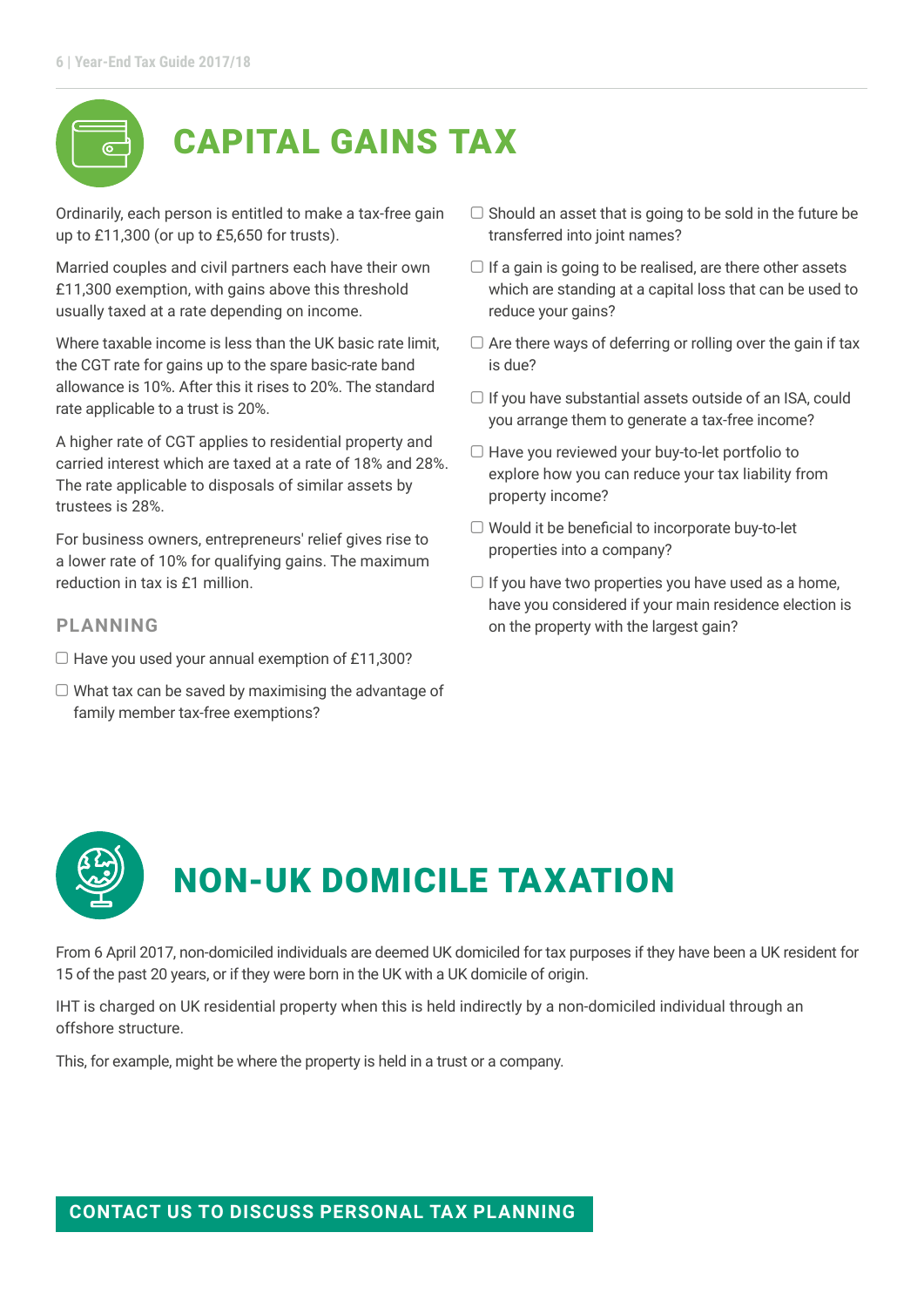# TAX CREDITS

Individuals on low incomes may be eligible to claim tax credits or the universal credit (existing claimants will move to universal credit by the end of March 2022).

The calculations for these benefits involve determining three figures:

- your maximum benefit
- your net income
- your allowance.

The maximum benefit is the amount you would receive if you had no income at all.

As some income is disregarded, it is possible someone could receive the maximum benefit even if they had a small income.

Net income is usually earnings after tax, national insurance and pension contributions.

A notional income may be added if you have capital above a certain threshold.

The allowances are the maximum amount of income you may earn and still receive the maximum benefit.

If your income is above this figure, a percentage of the excess is deducted from the maximum benefit

#### **PLANNING**

Check to see if you qualify for these benefits as they can sometimes be payable to people with fairly high incomes.

As capital can be treated as income that reduces benefit, it may be sensible to give away funds or to spend them upgrading your property (as property value is not regarded as capital).

However, there are rules to counter blatant examples of capital reduction.



# CORPORATION TAX

The main rate of corporation tax is 19% until 31 March 2020.

Corporation tax self-assessment requires companies to work out their own tax liability as part of their return and account for the 'self-assessed' liability to corporation tax.

#### **PLANNING**

Taxable profits are typically reduced by employers making pension contributions. Self-invested personal pensions are popular with many company owner-directors.

Another tax reduction strategy is to bring qualifying capital expenditure forward to take advantage of the 100% annual investment allowance. The allowance is currently available on qualifying expenditure of up to £200,000.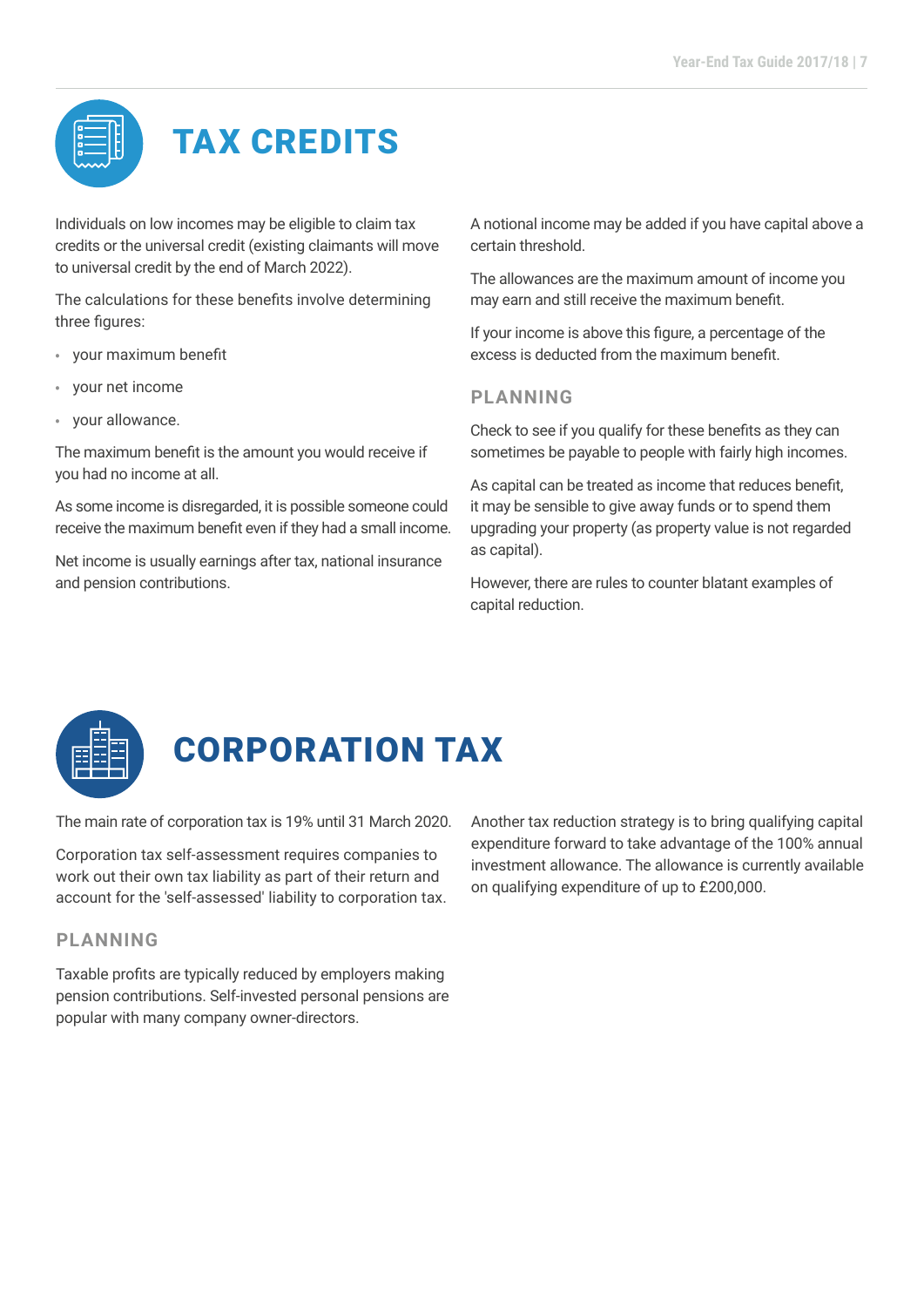

### BUSINESS DEDUCTIONS

Business owners are entitled to claim deductions from income for costs, which are incurred wholly and exclusively in running the business.

Determining how this rule applies in practice can be a challenge. In most circumstances, a deduction may not be claimed in respect of depreciation.

However, deductions in the form of capital allowances are available for some expenditure on qualifying capital expenditure.

#### **PLANNING**

Directors' bonuses can be claimed as an in-year deductible cost so long as they are paid within nine months after the company year-end.

Pension contributions must be paid before the year-end to get tax relief in the accounting period.

Salaries can be paid to family members as long as they are justifiable and at commercial rates.

Other potentially tax-efficient ways of extracting profits include dividends and benefits in kind.



## ENTREPRENEURS' RELIEF

Entrepreneurs' relief provides relief for disposals by smaller business owners.

It charges a reduced CGT rate of 10% on disposals up to the lifetime limit of £10 million, giving a potential tax saving of up to £1 million.

The relief is available on material disposals of business assets, which cover businesses operating as a sole trader, partnership or through a limited company.

It may not be available when a company is liquidated if the owner is involved in a similar business (whether a company, self-employment or a partnership) after the liquidation.

#### **PLANNING**

CGT liability is just one aspect of all the planning that goes into the wording of the final contract for sale.

Maximising the sale value and looking carefully at the proposed sale structure helps to ensure the liability to capital taxes is not a penny more than absolutely necessary.

There are several planning opportunities in this area, but there are also pitfalls if some shareholders do not qualify for this relief.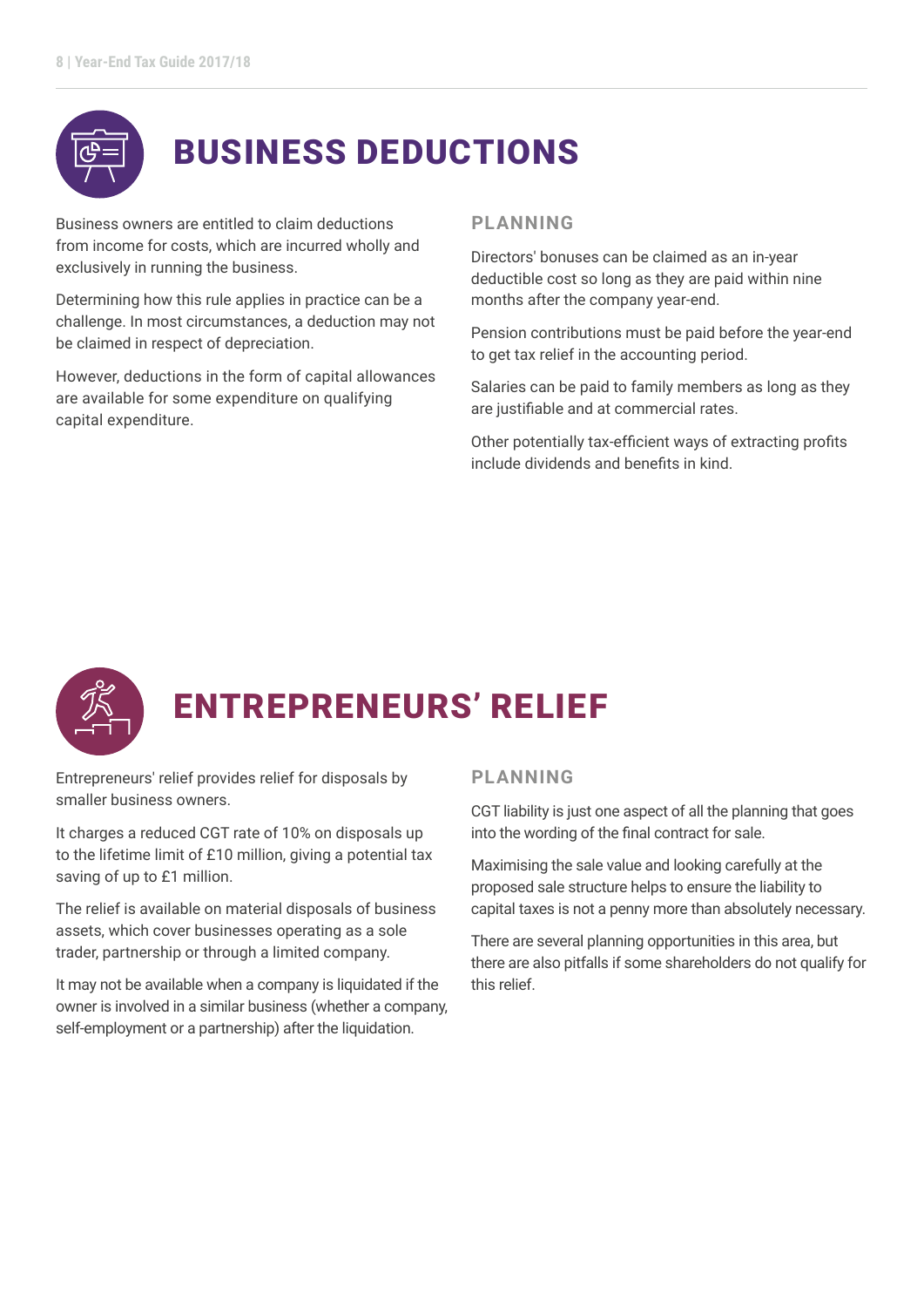# VAT

VAT is chargeable where taxable turnover is above £85,000 in the previous 12 months or you expect this threshold will be exceeded within the next 30 days.

There are schemes which simplify VAT accounting, including the cash accounting scheme, annual accounting scheme and the flat-rate scheme.

However, changes to the flat-rate scheme from April 2017 have made it less attractive (and even costly) for some businesses.

#### **PLANNING**

- $\Box$  Would it be appropriate for you to use one of the schemes?
- $\Box$  Have you reviewed the use of the flat-rate scheme and taken appropriate action, such as including voluntary deregistration for VAT if trading under the deregistration threshold (£83,000)?
- $\Box$  Are you claiming any VAT bad debt relief you are entitled to?
- $\Box$  Are you accounting for VAT on the fuel used for private motoring using the appropriate scale charge?
- □ Make sure you don't reclaim VAT on cars (unless you're a car dealer or taxi company, for example, or provide certain pool or leased cars for employees) or on entertaining UK customers



The penalty regime covers income tax, corporation tax, VAT and IHT.

Miss the first income tax return filing deadline and the next day you are liable for a £100 fine.

Leave it for another three months and the maximum penalty rises by £10 a day up to a maximum of £900.

After six months, a further £300 or 5% of the tax due – whichever is the higher – is added. In some serious cases, the penalty can be even higher.

There are also penalties to cover the notification of starting a business and filing returns and accounts at Companies House.

Penalties range from £150 for a private company filing the accounts not more than one month late, to £7,500 for a public company filing accounts more than six months late.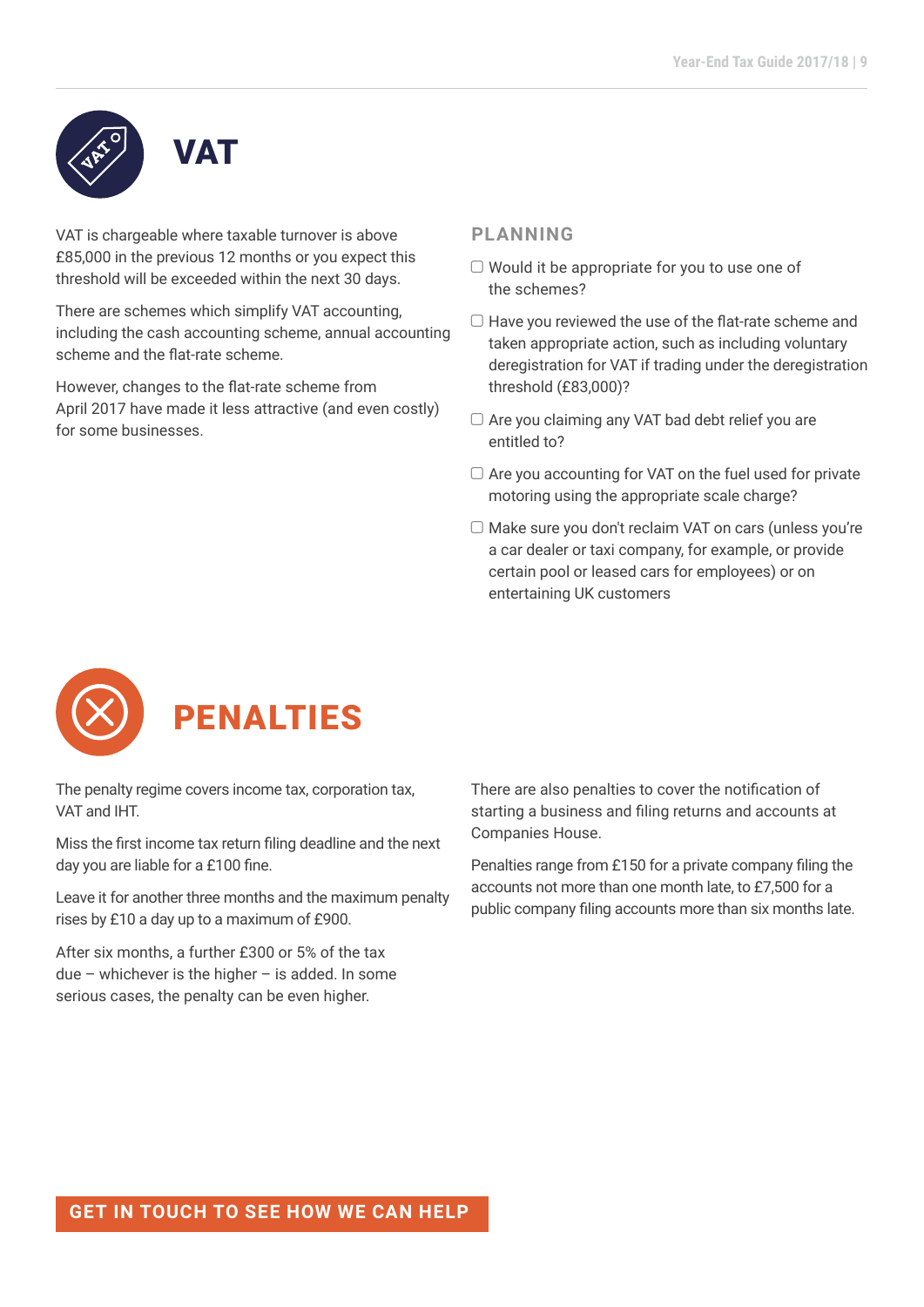

Future rules, rates and allowances may affect your financial planning for 2018/19.

#### **Some changes from April 2018 include:**

#### **PERSONAL ALLOWANCE AND THRESHOLD**

The personal allowance for 2018/19 is £11,850.

The basic rate band threshold increases to £34,500 in 2018/19, meaning individuals who are entitled to the full personal allowance will not be liable for higher rate tax until their total income exceeds £46,350.

The national insurance contributions upper earnings limit will also rise to remain in line with the higher rate threshold.

Income tax in Scotland is set for more major changes in 2018/19.

The three-band system will be replaced with five bands, with tax rates ranging from 19% to 46%.

Individuals entitled to the full personal allowance in Scotland will begin paying the higher rate of tax at 41% when their income exceeds £44,273.

#### **CAPITAL GAINS TAX**

The annual allowance increases to £11,700 for individuals and to £5,850 for most trusts.

#### **ISAs**

The overall annual ISA subscription limit remains at £20,000, while the Junior ISA allowance increases to £4,260 from 6 April 2018.

#### **PENSIONS**

The pension lifetime allowance increases by £30,000 to £1.03 million.

#### **VEHICLES**

From 6 April 2018, the van benefit charge will increase from £3,230 to £3,350 and the van fuel benefit charge will increase from £610 to £633.

Employees provided with fuel for private mileage in a company car will see the value of the multiplier used for calculating the cash equivalent of the fuel benefit increase from £22,600 to £23,400.

The diesel supplement used to calculate the company car benefit and company car fuel benefit will rise from 3% to 4% for all diesel cars registered on or after 1 January 1998 that do not meet real driving emissions step two (RDE2) standards. Diesel cars which are certified to RDE2 standard will not be liable to the diesel supplement.

#### **Changes from 1 January 2018:**

#### **R&D**

From 1 January 2018, the rate of tax relief available to companies that carry out qualifying R&D and claim the research and development expenditure credit (RDEC) increased from 11% to 12%.

#### **CORPORATION TAX**

For a capital gain made by a company on or after 1 January 2018, the indexation allowance, which is applied in order to determine the amount of the chargeable gain, will only be calculated up to December 2017.

For disposals made after this date, the indexation will no longer be calculated up to the month in which the disposal of the asset occurs.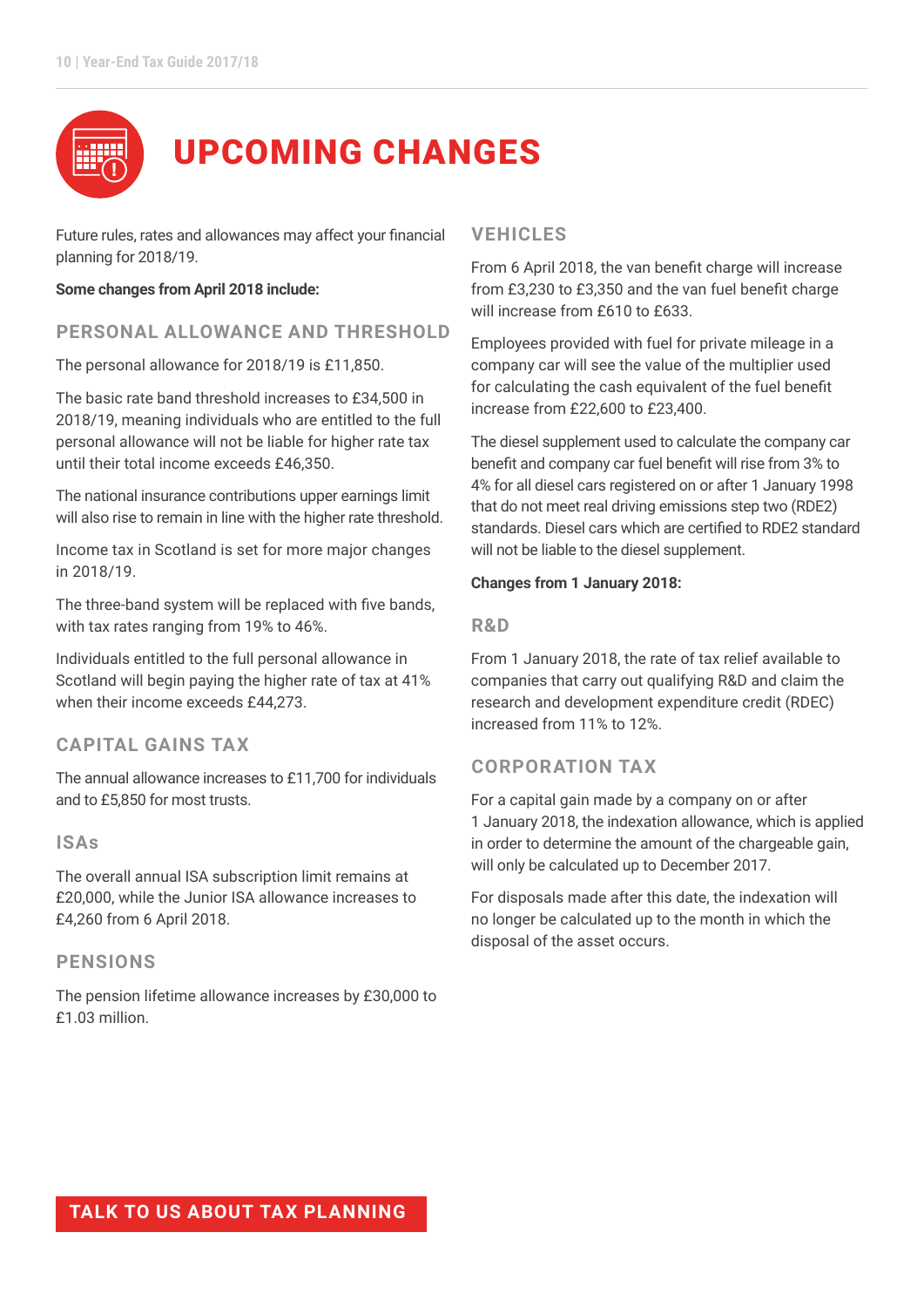### **NOTES**

|                                                                                                                                                                                                                                   |                       |                                                                                         |                         |                 |                                                 |              |  |                                                                                                                 |                                                          |                                                                                         |                   |              |                                          |                             |  |                     | the contract of the contract of the contract of the contract of the contract of the contract of |  |
|-----------------------------------------------------------------------------------------------------------------------------------------------------------------------------------------------------------------------------------|-----------------------|-----------------------------------------------------------------------------------------|-------------------------|-----------------|-------------------------------------------------|--------------|--|-----------------------------------------------------------------------------------------------------------------|----------------------------------------------------------|-----------------------------------------------------------------------------------------|-------------------|--------------|------------------------------------------|-----------------------------|--|---------------------|-------------------------------------------------------------------------------------------------|--|
|                                                                                                                                                                                                                                   |                       |                                                                                         |                         |                 |                                                 |              |  |                                                                                                                 |                                                          |                                                                                         |                   |              |                                          |                             |  |                     |                                                                                                 |  |
|                                                                                                                                                                                                                                   |                       |                                                                                         | the company's company's |                 | <b>Contract</b>                                 |              |  | the contract of the contract of the contract of the contract of                                                 |                                                          |                                                                                         |                   |              | the contract of the contract of          |                             |  | the company's state |                                                                                                 |  |
|                                                                                                                                                                                                                                   |                       |                                                                                         |                         |                 |                                                 |              |  |                                                                                                                 |                                                          |                                                                                         |                   |              |                                          |                             |  |                     |                                                                                                 |  |
|                                                                                                                                                                                                                                   |                       |                                                                                         | and the company of      |                 | <b>Contract</b><br><b>Contract</b>              |              |  | the contract of the contract of the                                                                             |                                                          | $\sim 100$                                                                              |                   |              | <b>Contract</b>                          | $\sim 100$                  |  |                     |                                                                                                 |  |
|                                                                                                                                                                                                                                   |                       | $\sim 100$ km $^{-1}$                                                                   |                         | $\sim$          | $\sim 100$ km $^{-1}$                           |              |  | the contract of the contract of the contract of the contract of the contract of the contract of the contract of |                                                          |                                                                                         |                   |              |                                          |                             |  |                     |                                                                                                 |  |
|                                                                                                                                                                                                                                   |                       |                                                                                         |                         |                 |                                                 |              |  |                                                                                                                 |                                                          |                                                                                         |                   |              |                                          |                             |  |                     |                                                                                                 |  |
|                                                                                                                                                                                                                                   |                       |                                                                                         |                         |                 |                                                 |              |  | $\sim$                                                                                                          | $\bullet$                                                |                                                                                         |                   |              |                                          |                             |  |                     |                                                                                                 |  |
|                                                                                                                                                                                                                                   |                       |                                                                                         | <b>Contract</b>         |                 |                                                 |              |  | the contract of the contract of the contract of the contract of the contract of                                 |                                                          |                                                                                         |                   |              | <b>Contractor</b>                        | $\sim$                      |  |                     |                                                                                                 |  |
|                                                                                                                                                                                                                                   |                       | الموارد والمستحدث والمستحدث والمستحدث والمستحدث والمستحدث والمستحدث والمستحدث والمستحدث |                         |                 |                                                 |              |  |                                                                                                                 |                                                          |                                                                                         |                   |              |                                          |                             |  |                     |                                                                                                 |  |
|                                                                                                                                                                                                                                   | $\sim 100$ km $^{-1}$ |                                                                                         | and the company of the  |                 |                                                 |              |  | the contract of the contract of the contract of the contract of                                                 |                                                          |                                                                                         |                   |              |                                          |                             |  |                     | the contract of the contract of the contract of the contract of                                 |  |
|                                                                                                                                                                                                                                   |                       |                                                                                         | $\sim$                  | $\cdot$         |                                                 | $\mathbf{r}$ |  |                                                                                                                 |                                                          |                                                                                         |                   |              |                                          |                             |  |                     |                                                                                                 |  |
|                                                                                                                                                                                                                                   |                       |                                                                                         |                         |                 | and the second control of the second control of |              |  | <b>Contractor</b>                                                                                               |                                                          | $\mathbf{r} = \mathbf{r} \cdot \mathbf{r}$ , $\mathbf{r} = \mathbf{r} \cdot \mathbf{r}$ |                   | $\sim$       | the contract of the contract of the      |                             |  |                     | $\mathbf{r} = \mathbf{r} \times \mathbf{r}$ , where $\mathbf{r} = \mathbf{r} \times \mathbf{r}$ |  |
|                                                                                                                                                                                                                                   |                       | $\sim$                                                                                  | $\sim 100$              |                 |                                                 | $\sim 100$   |  | the contract of the contract of the contract of the                                                             |                                                          |                                                                                         |                   |              | and the company's com-                   |                             |  |                     |                                                                                                 |  |
|                                                                                                                                                                                                                                   |                       |                                                                                         | $\blacksquare$          |                 | $\blacksquare$                                  | $\mathbf{r}$ |  | $\sim$                                                                                                          | $\bullet$                                                |                                                                                         |                   |              | $\mathbf{r}$                             |                             |  |                     |                                                                                                 |  |
|                                                                                                                                                                                                                                   |                       |                                                                                         | $\sim 10$<br>$\sim 100$ | and the control | $\sim$<br>$\sim 100$ km $^{-1}$                 | $\sim$       |  | <b>Contract</b><br>the contract of the contract of the                                                          | $\mathbf{r}$<br>$\mathbf{u} = \mathbf{u} + \mathbf{u}$ . | $\sim 100$                                                                              | <b>Contractor</b> | $\mathbf{r}$ | <b>Contract</b><br>$\sim 100$ km $^{-1}$ | and the company of the com- |  |                     | <b>Contractor</b>                                                                               |  |
|                                                                                                                                                                                                                                   |                       |                                                                                         |                         |                 |                                                 |              |  |                                                                                                                 |                                                          |                                                                                         |                   |              |                                          |                             |  |                     |                                                                                                 |  |
|                                                                                                                                                                                                                                   |                       |                                                                                         |                         |                 |                                                 |              |  |                                                                                                                 |                                                          |                                                                                         |                   |              |                                          |                             |  |                     |                                                                                                 |  |
|                                                                                                                                                                                                                                   |                       |                                                                                         |                         |                 |                                                 |              |  |                                                                                                                 |                                                          |                                                                                         |                   |              |                                          |                             |  |                     |                                                                                                 |  |
| وسينتهض والمستقيل والمستقيل والمستقيل والمتعاون والمتعارف والمستقيل والمتعاون والمتعارف والمستقيل والمستقيل<br>the contract of the contract of the contract of the contract of the contract of the contract of the contract of    |                       |                                                                                         |                         |                 |                                                 |              |  |                                                                                                                 |                                                          |                                                                                         |                   |              |                                          |                             |  |                     |                                                                                                 |  |
|                                                                                                                                                                                                                                   |                       |                                                                                         |                         |                 |                                                 |              |  |                                                                                                                 |                                                          |                                                                                         |                   |              |                                          |                             |  |                     |                                                                                                 |  |
| الموارد والتعاريف الموارد والتعاريف المعارض والمعارض والمعارض والتعارف القاربة الفارد والتعارض القارنا والتعار<br>the contract of the contract of the contract of the contract of the contract of the contract of the contract of |                       |                                                                                         |                         |                 |                                                 |              |  |                                                                                                                 |                                                          |                                                                                         |                   |              |                                          |                             |  |                     |                                                                                                 |  |
| the contract of the contract of the contract of the contract of the contract of the contract of the contract of                                                                                                                   |                       |                                                                                         |                         |                 |                                                 |              |  |                                                                                                                 |                                                          |                                                                                         |                   |              |                                          |                             |  |                     |                                                                                                 |  |
|                                                                                                                                                                                                                                   |                       |                                                                                         |                         |                 |                                                 |              |  |                                                                                                                 |                                                          |                                                                                         |                   |              |                                          |                             |  |                     |                                                                                                 |  |
| وسينتهض والمستقر والمستنقي والمستنقي والمستقر والمستنق والمستنق والمستنق والمستنقي والمستنقي والمستنقر<br>the contract of the contract of the contract of the contract of the contract of the contract of the contract of         |                       |                                                                                         |                         |                 |                                                 |              |  |                                                                                                                 |                                                          |                                                                                         |                   |              |                                          |                             |  |                     |                                                                                                 |  |
|                                                                                                                                                                                                                                   |                       |                                                                                         |                         |                 |                                                 |              |  |                                                                                                                 |                                                          |                                                                                         |                   |              |                                          |                             |  |                     |                                                                                                 |  |
| الموارد والمستقرع والمستقر والمستقر والمستقر والمستقر والمستقر والمستقر والمستقر والمستقر والمستقر والمستقر<br>والمنافعات والمستقرع والمستقيل والمستنقي والمستقر والمستقر والمستقر والمستقر والمستقر والمستقر والمستقر والمستقر   |                       |                                                                                         |                         |                 |                                                 |              |  |                                                                                                                 |                                                          |                                                                                         |                   |              |                                          |                             |  |                     |                                                                                                 |  |
| the contract of the contract of the contract of the contract of the contract of the contract of the contract of                                                                                                                   |                       |                                                                                         |                         |                 |                                                 |              |  |                                                                                                                 |                                                          |                                                                                         |                   |              |                                          |                             |  |                     |                                                                                                 |  |